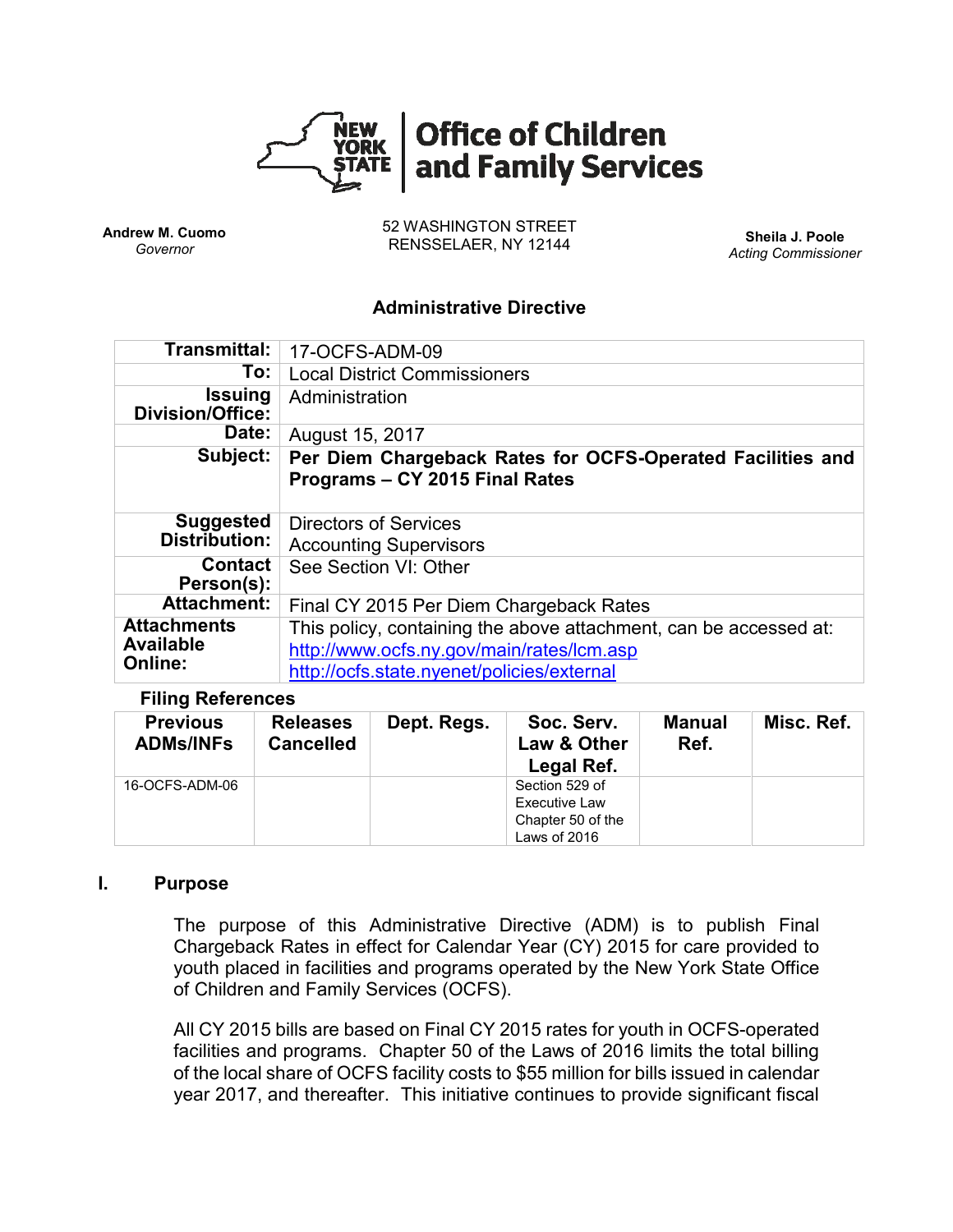relief to local departments of social services (LDSSs). LDSSs should anticipate receiving the next chargeback billing in January 2018.

### **II. Background**

Executive Law requires OCFS to charge LDSSs 50 percent of the non-federal share of the cost of care for youth placed in OCFS facilities. Bills are generated for each quarter of the CY to charge each LDSS its share of the cost per child based on applicable rates and care days applied to each youth for which the LDSS is responsible.

Chargeback rates for OCFS-operated facilities and services are determined by the OCFS Bureau of Budget Management – State Aid Rates Unit. Rates support OCFS care provided to youth placed in residential programs directly operated by OCFS as well as case management and supervision services provided to youth placed in other OCFS programs. Rates used for such billing purposes are calculated and billed after a reconciliation of the actual expenditures for each operating period.

When rates are determined for each level of care, bills are issued to LDSSs for care provided to youth during quarters in a calendar year period.

LDSSs are required to make payments based on rates that are charged to them in the OCFS quarterly cost-of-care bills mailed once annually. Payment is due upon receipt.

Pursuant to Chapter 50 of the Laws of 2016, if an LDSS fails to provide reimbursement to OCFS for any per diem chargeback rate within 60 days of receiving a bill for services, or by the date certain set by OCFS for providing reimbursement, whichever is later, the state may exercise its set-off rights by withholding the amount due from any amounts due and owing to the LDSS from OCFS under the Executive Law or the Social Services Law.

### **III. Program Implications**

Final rates for CY 2015, as specified in this ADM, have been approved in accordance with Section 529 of the Executive Law. These rates will be used as the basis for all billings for the cost of care for youth placed with OCFS during CY 2015.

Chapter 50 of the Laws of 2015 capped the mandated costs imposed on LDSS at \$55 million per year from CY 2015 and, thereafter, for the operation of the OCFS juvenile facilities. LDSS should anticipate receiving the next chargeback billing in January 2018. This initiative continues to provide significant fiscal relief to LDSS for this year and the out years. In addition, it provides LDSS with the ability to better plan and budget for these expenses due to the predictability of the annual billing amount.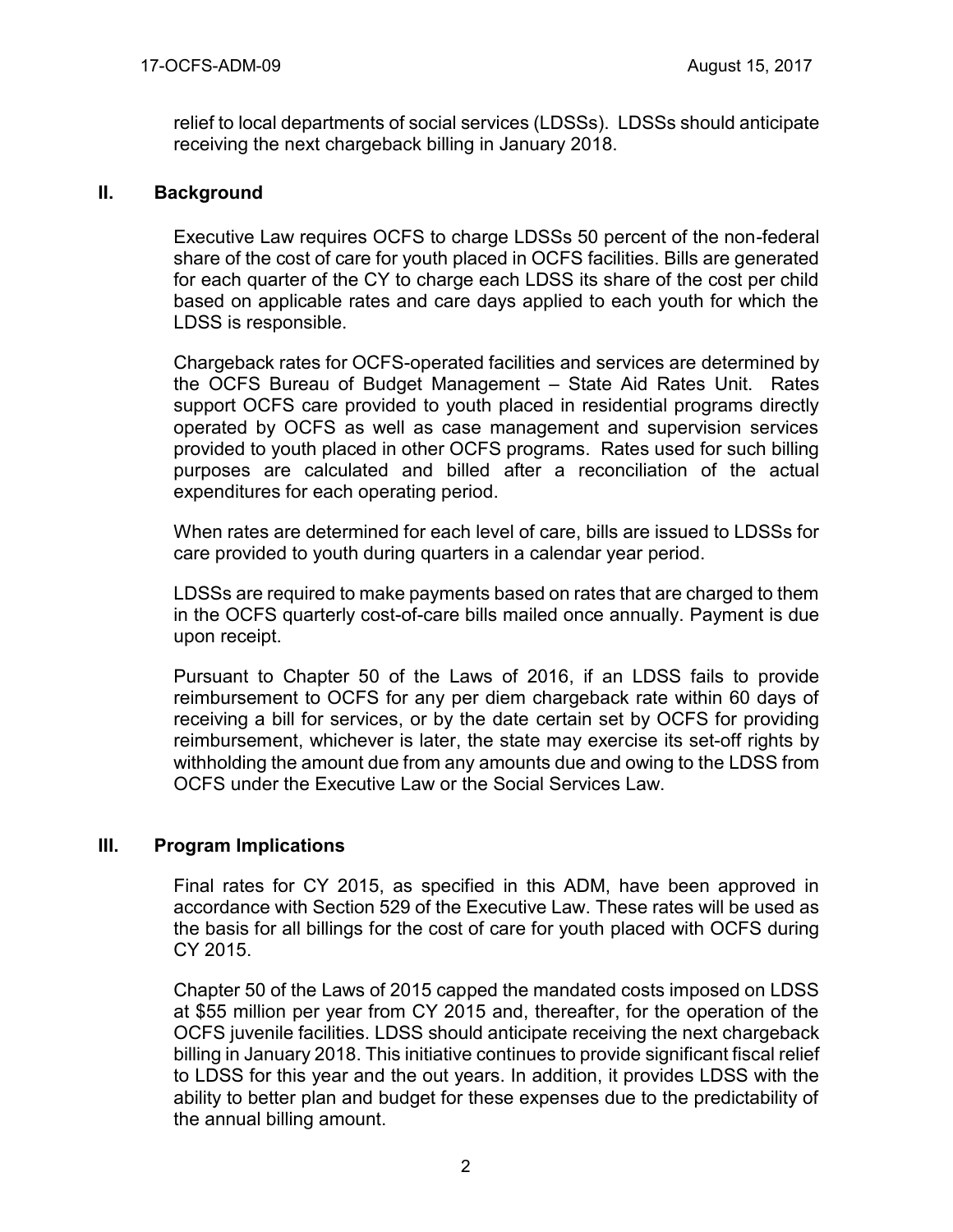## **IV. Required Action**

LDSSs will be billed at CY 2015 final rates in four quarterly bills sent as one bill.

### **Payment Instructions for Payment by Mail or Direct Payment via Automated Clearing House (ACH)**

### **Payments sent by mail should be sent to:** New York State Office of Children and Family Services Capital View Office Park Bureau of Financial Operations/Accounting Unit 52 Washington Street, South Building Room 204 Rensselaer, NY 12144-2834

**Payments made by Direct Payment Via Automated Clearing House:** Financial Institution: Key Bank Address: 66 South Pearl Street, Albany, NY 12207 Account Type: Checking ABA Routing Number: **021052053** Account Number: **53827290** The Automated Clearing House Addenda must include "NYSOCFS Chargeback Bill"

For Automated Clearing House payments, please email remittance details to [ocfs.sm.bfo.finance@ocfs.ny.gov.](mailto:ocfs.sm.bfo.finance@ocfs.ny.gov) Include the amount of the payment, anticipated payment date and the type of invoice payment for the remittance.

### **V. Systems Implications**

The Juvenile Justice Information System allows for the electronic distribution of the chargeback rate bill. If you have additional staff who need to be added to the distribution list for the bill, please email that list to the following address:

[ocfs.sm.bfo.finance@ocfs.ny.gov](mailto:ocfs.sm.bfo.finance@ocfs.ny.gov)

### **VI. Other**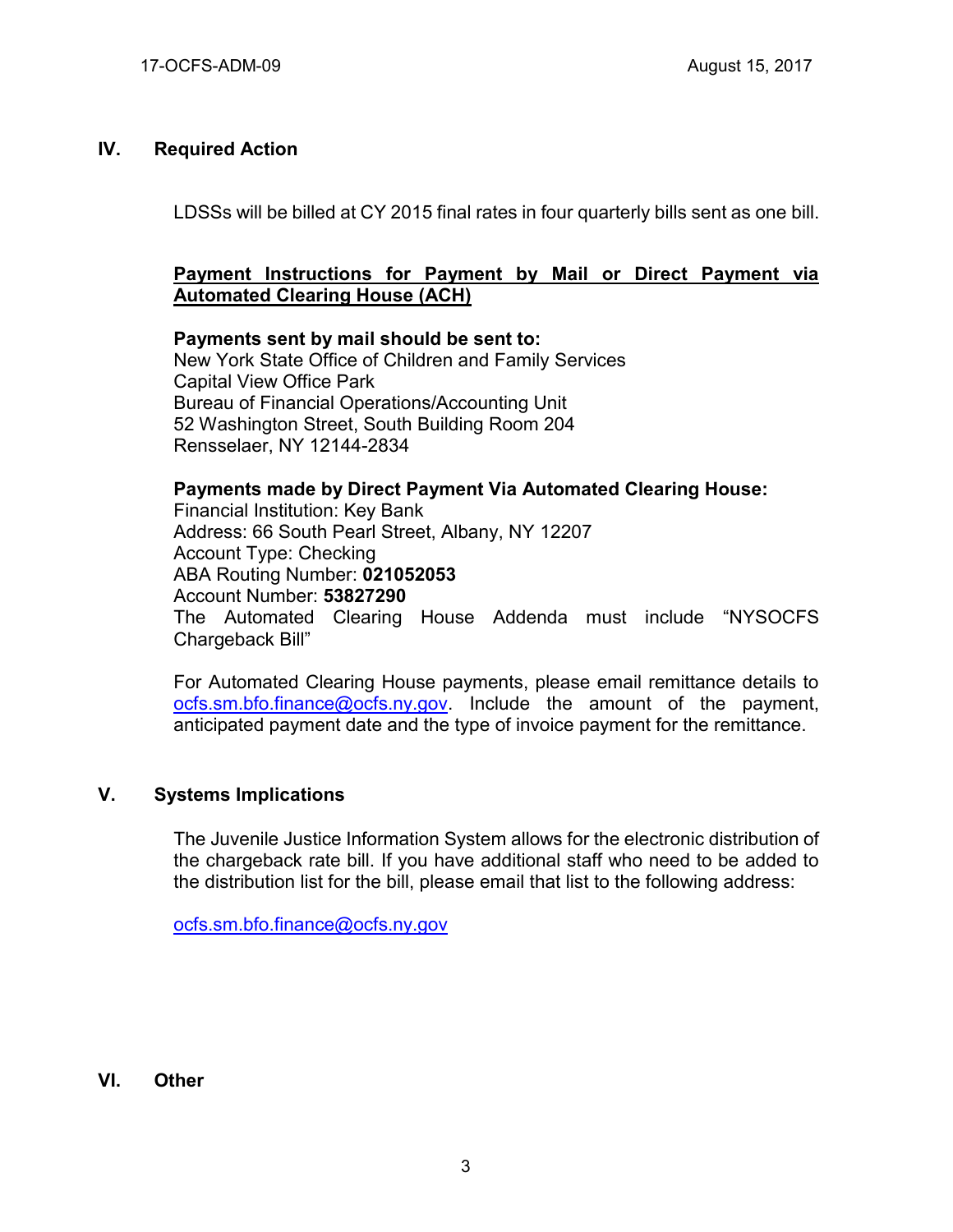If an LDSS requests a change to the address list, submit the change to Michael Christian at the email address listed below. Upon request, a copy of the E-bill form will be sent to allow entry of required information for obtaining a new user and LDSS IT clearance.

Questions about billing rates, placement data for youths billed or other payment issues should be directed as follows:

For OCFS rate setting questions, call David Haase at 518-474-1361; or email: David.Haase@ocfs.ny.gov

For placement-related questions about specific youth, call Kathleen Griffin at 518- 474-1831: or by email: Kathleen.Griffin@ocfs.ny.gov

For payment questions call Michael Christian at 518-474-9529; or by email: [Michael.Christian@ocfs.ny.gov](mailto:Michael.Christian@ocfs.ny.gov)

## **VII. Effective Date**

This directive is effective as of the date of its issuance.

*/s/ Derek J. Holtzclaw*

### **Issued By:**

Name: Derek J. Holtzclaw Title: Associate Commissioner for Financial Management Division/Office: Administration